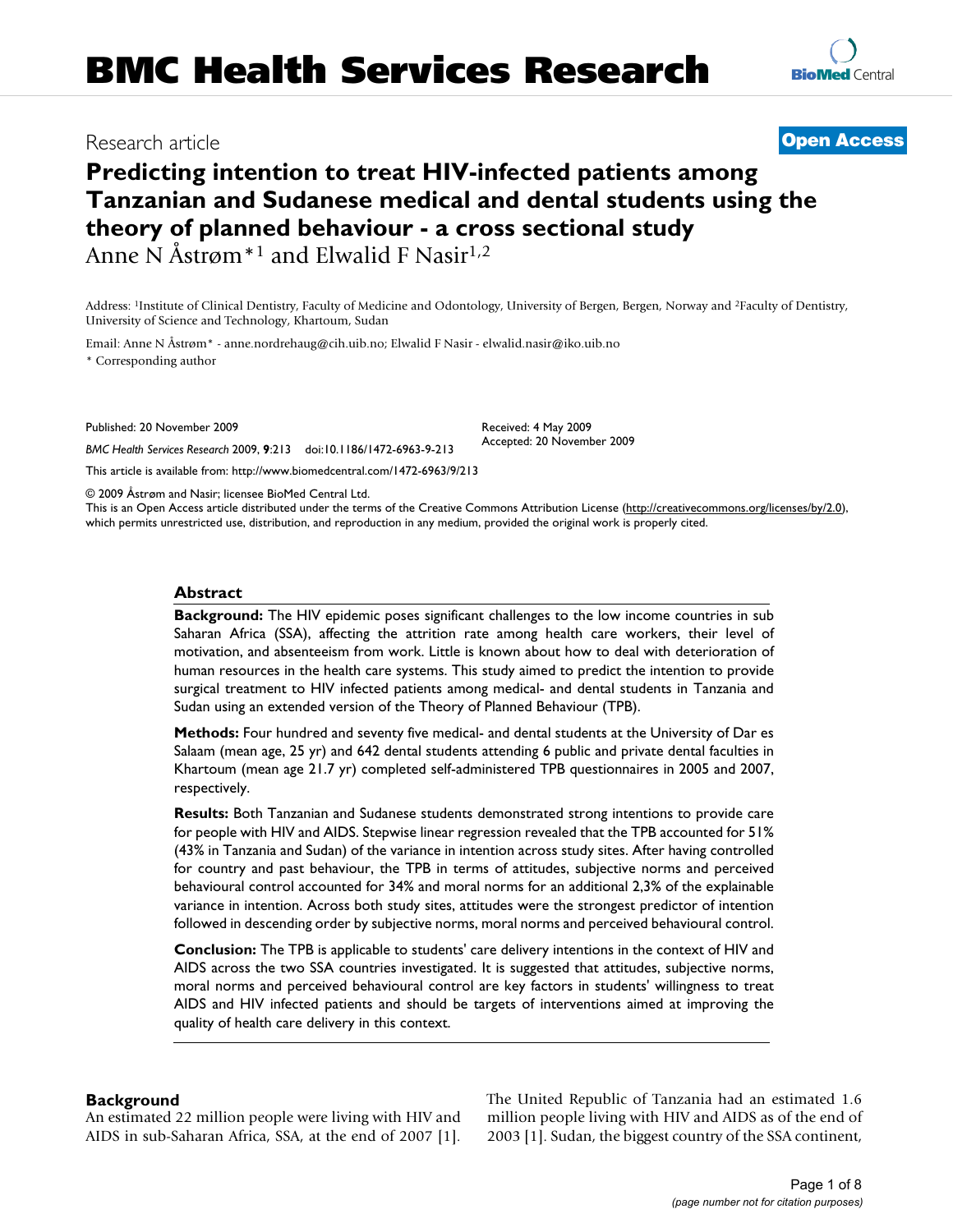is currently recognized by the World Health Organization to suffer an intermediate HIV and AIDS prevalence of 1.6% [1]. The HIV epidemic poses significant development challenges to the low income countries in SSA [2]. It affects the attrition rate among health care workers, their level of motivation, professional practices and absenteeism from work [2]. To date, little is known about how to deal with the deterioration of human resources in the health care systems.

Due to the method of transmission of HIV virus through direct contact with blood, the risk for cross-infection comes into particular focus in medical and dental practices [3]. Over 90% of the HIV infections occurring among health care workers annually stem from developing countries where occupational safety is a neglected issue [4]. Although the risk of transmission in health care settings has been recognized to be low, fear of illness, contagion and death has influenced health workers' attitudes and thus the quality of care provided towards patients with HIV [5-7]. Increased personal risk, lack of necessary skills, knowledge gaps, difficulties in dealing with staff worries and concern about loosing other patients are the most frequent complaints [8-12]. A recent publication focusing on dental students in Khartoum, Sudan, revealed that half of the participants reported a need for further education across HIV and AIDS related issues, suggesting they are not adequately prepared for treating HIV infected patients [8]. Unacceptable knowledge and practice as well as gaps in the availability and access to policies and protocols on the part of health care workers have been observed in several sub-Sahara African countries [11,13-17]. According to the World Health Organization (WHO), dentists have a professional and ethical responsibility to treat patients with HIV and AIDS [18-20]. The importance of training dental and medical staff to provide health care to HIV infected patients at the same level as non-infected people have been widely recognized [17,19]. As future health care workers, the attitudes of dental and medical students towards delivering high quality care for HIV infected patients are of particular concern. Effective promotion of quality health care delivery in the context of HIV and AIDS requires a thorough understanding of the psychosocial determinants of students' intention to provide care to HIV infected patients. Ajzen's theory of planned behaviour (TPB) is a valuable model for identifying the determinants of health behaviours, including quality health care provision for patients with HIV and AIDS [21].

#### *Theoretical approach*

The TPB [21] constitutes a promising framework for understanding and predicting social behaviours (Figure 1). The TPB includes perceived behavioural control on a level with attitude and subjective norm as predictors of behavioural intention. This theory implies that the three



**The theory of planned behaviour (Ajzen 1991)**.

predictors influence subsequent behaviour indirectly through behavioural intention. The TPB posits that behavioural intention is a function of attitude, reflecting a favourable or unfavourable evaluation of the particular behaviour and subjective norm, referring to the perceived social pressure to perform the behaviour. Perceived behavioural control reflects the ease or difficulty associated with performance. Attitudes, subjective norms and perceived behavioural control are underpinned by behavioural, normative and control beliefs, respectively. A number of studies have suggested that past behaviour has a residual effect on behavioural intention after the TPB has been taken into account [22,23]. Thus, Ajzen [21] suggested that the TPB is open to the inclusion of additional variables if it can be shown that they capture a significant proportion of the outcome variance.

The TPB has been applied successfully to a range of domains, including HIV related behaviours, particularly condom use [24-28]. With respect to occupational behaviour, the TPB has predicted health workers' use of gloves, their intention to provide home-care for HIV infected patients, their adherence to universal precautions for venipuncture and their intention to provide professional labour support [29-33]. The TPB has been used previously in sub-Saharan African settings to predict HIV protective behaviours, however mostly by small scale studies [27]. It has been advocated that the applicability of socio-cognitive models to the African context should be systematically addressed considering the need for theory-based research in the planning of effective HIV and AIDS related educational programs [34,35].

This study extends analyses of external variables within the TPB in the context of health care delivery by adding past behaviour and moral norms from Triandis' Theory of Interpersonal Behaviour [36]. Personal normative belief or moral norms represents a measure of the personal feel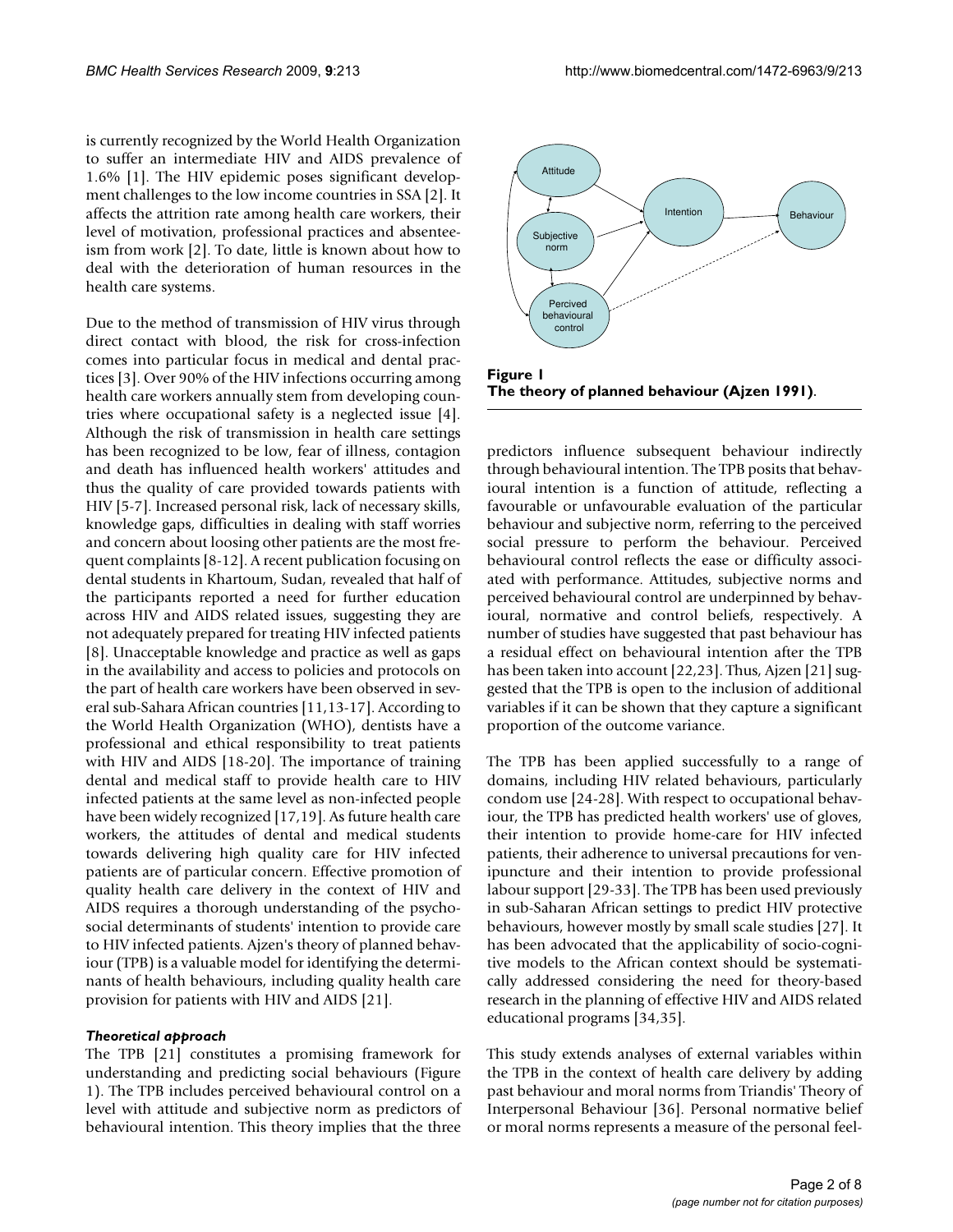ings of moral obligations or responsibility to perform or refuse to perform a given behaviour. Studies of moral norms in the context of the TPB were reviewed by Conner and Armitage [24] who estimated that across investigations moral norms predicted an additional 4% of the variance in intention after controlling for the TPB. Moreover, studies on the Theory of Interpersonal Behaviour have consistently shown that moral considerations are significant predictors of behavioural intentions in the presence of the TPB [37]. Focusing on medical and dental students from Tanzania and Sudan, this study aims to predict the intention to provide surgical treatment to patients with HIV and AIDS as part of future professional work, using the TPB and moral norms. The hypotheses of the present study were:

-attitudes, subjective norms and perceived behavioural control will each contribute positively and statistically significantly to the prediction of intention to provide surgery treatment to HIV and AIDS infected patients

-moral norms will add significantly to the prediction of behavioural intention over and above the TPB

# **Methods**

# *Tanzanian Study group*

A cross-sectional survey was carried out from June to September 2005 at Muhimbili University College of Health and Allied Sciences (MUHAS) at the University of Dar-es-Salaam. The target population consisted of students attending the faculties of dentistry and medicine. A total of 1,021 (862 medical and 159 dental) students were enrolled at the college in 2005. Six hundred students (100 students in each study year) attending the 1<sup>st</sup> to the 5<sup>th</sup> study year were invited to participate. A total of 476 students agreed to participate and 454 students (response rate 75.6%), mean age 25.6 (sd 2.6), 22.5% females completed supervised self-administered structured questionnaires at the faculty in class-room settings.

# *Sudanese Study group*

A cross-sectional study was carried out from April to May 2007 among a census of dental students attending dental faculties in Khartoum, the capital city of Sudan. A list of all the dental faculties was obtained from the Ministry of Higher Education and lists of all registered students in their 3rd, 4th and 5th years were obtained from all faculties through the Dean's office. The faculties included in this study were both publicly and privately funded. Moreover, they represented all available dental faculties in Sudan, making potentiating admission from all over the country. The total number of dental students registered by the time of the survey was 782 out of which 642 students (response rate 82%), mean age 21.7, (sd 1.9), 82% females completed self-administered, anonymous questionnaires in supervised (by teaching assistants) class-room settings. The main reason for non-participation was absenteeism on the day of the data collection. More information regarding the sampling, recruitment and data collection is available in a previous publication [8].

# *Ethical clearance*

Written informed consent was obtained from all participants in both countries. A formal ethics waiver was received from the research committee at the University of Science and Technology in Sudan, the Research Committee at MUHAS, Tanzania and from the Regional research committee of Norway (REK VEST).

# *Survey instrument*

Identical survey instruments were used at both sites. Before administration in the field, the questionnaire was reviewed by experienced local researchers, dental academics and health administrators. The survey instrument was adapted from instruments previously employed in SSA [38]. In Tanzania, the survey instrument was constructed and completed in English. In Sudan, the survey instrument was constructed in English, translated into Arabic (the Sudanese national language) and then back translated into English by independent language experts. The survey instrument covered socio-demographic factors and each component of the TPB developed according to the guidelines proposed by Ajzen and Fishbein [39].

# *Variables and measurements*

*Intention to provide surgical treatment to patients infected with HIV/AIDS as part of future professional work* was measured by three items. E.g. "How likely is it that you will provide- -------". The respondents indicated their subjective probability along a five point response scale from (1) very unlikely to (5) very likely. A sum score was constructed from the three items.

*Attitudes-* were measured by 5 items, three positively worded and two negatively worded. Responses were recorded on a five-point scale ranging from (1) strongly disagree to (5) strongly agree. A sum score was constructed after positively worded items were reversibly scored.

*Subjective norms* were measured by 4 items in relation to all my patients, community leaders, my family and my teacher at the college. E.g. "My teacher at my college wants me to provide surgical treatment to HIV and AIDS infected patients as part of future professional work". Responses were indicated on five-point scales ranging from (1) strongly disagree to (5) strongly agree. A sum score was constructed from the 4 items.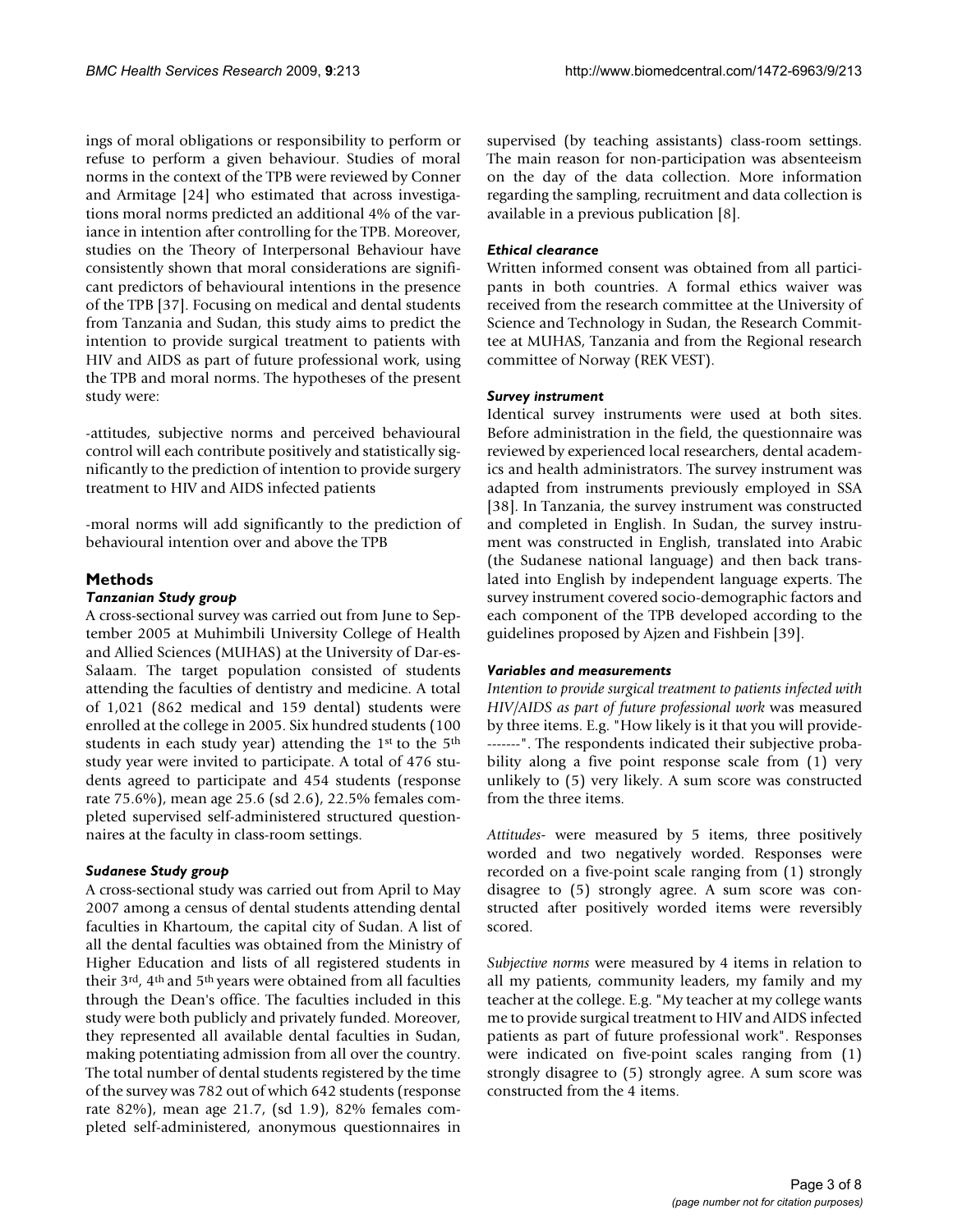*Perceived behavioural control* was assessed using one item, "How easy or difficult is it for you to provide surgical treatment to patients infected with HIV and AIDS as part of future professional work? Responses were rated on a scale ranging from (1) very difficult to (5) very easy.

*Moral norms* were assessed using 3 items "I I feel guilty if I do not provide ----------". "I get a bad conscience if I do not provide surgical treatment and "It is morally wrong for me not to provide surgical treatment ". Responses were indicated on a scale ranging from (1) strongly disagree to (5) strongly agree. A sum score was constructed from the 3 items.

*Past behaviour* was assessed using a dummy variable in terms of "Have you ever participated in the clinical treatment of HIV and/AIDS infected patients". Answers were provides as (1) yes and (0) no.

# *Statistical methods*

Confirmatory factor analysis, CFA, with AMOS 16 was employed to test the hypothesized measurement model with respect to intention, attitudes, subjective norms and moral norms, specifying the relationship between the observed variables (indicators) and the underlying latent variables (concepts). Thus CFA was used to test whether the Tanzanian and Sudanese data were consistent with an a priori hypothesized 4-factor model. The parameters of the model were estimated with maximum likelihood (ML) estimation. Missing data were assumed to be missing at random and was handled using the direct approach in AMOS 16 [40].

The adequacy of overall model fit was estimated using chisquare test statistics and the following supplemental fit indices, root-mean-squared error of approximation (RMSEA), the comparative fit index (CFI) and Akaike's information criteria, AIC. In line with the conventional recommendations of Hu and Bentler [41], a good model fit was indicated by a RMSEA less or equal to .06, a CFI greater or equal to .90 and with models having lower AIC being more plausible. The statistical significance of parameter estimates are the critical ratio (CR) representing the parameter estimate divided by its standard error. Based on a level of 0.05, the test statistics need to be  $\lt\pm$ 1.96 before the null hypothesis can be rejected. All other analyses were performed using SPSS 15.0 (SPSS, Inc, Chicago, Illinois, USA). Internal consistency reliability of-and bivariate associations among the theoretical constructs were assessed using Cronbach's alpha and Pearson's correlation coefficients, respectively. Unadjusted and adjusted marginal means and 95% confidence intervals for the components of the TPB and the construct of moral norm were estimated using General Linear Models, GLM (ANOVA). Linear multiple regression analysis was applied

to predict intention from the TPB and external variables. The effect of the independent variables were expressed in terms of standardized regression coefficients (betas) and tested for statistical significance by means of F-test. The fit of the model was reported in terms of the squared multiple correlation coefficient (R2).

# **Results**

# *Sample characteristics*

Of the 475 Tanzanian students, 17% were in the younger age group (below or equal to 22 yr), 77.5% (368) were males, and 25.4% (121) were in their 5<sup>th</sup> study year. The corresponding figures pertaining to the Sudanese participants were 69.6% (438), 28% (177) and 36% (231), respectively. Table 1 depicts the percentage distribution of participants according to socio-demographics and country of residence. All socio-demographic characteristics varied substantially and statistically significantly across the two cultures considered.

# *Measurement model for the extended TPB*

CFA indicated that an initially proposed 4-factor model specified for the extended TPB questionnaire was not an acceptable fit on any indices employed, neither with the Tanzanian ( $χ² = 308,057$ , df = 84, CFI = 0.91, RMSEA = 0.07, AIC = 380.0) nor with the Sudanese data ( $\chi^2$  = 351,398, df= 84, CFI = 0.89, RMSEA = 0.07, AIC = 453.3). Modification indices indicated some specified error terms to co-vary and two cross loading from subjective norms and moral norms to indicators of intention. Re-running the model with the above suggested modifications indicated acceptable fit for the Tanzanian ( $\chi^2$  = 191,735 df = 79, CFI = 0.96, RMSEA = 0.05, AIC = 273.7) as wells to the Sudanese data ( $χ² = 281.058$ , df = 83, CFI = 0.92, RMSEA  $= 0.06$ , AIC  $= 385.0$ ). All factor loadings (standardized regression weights) were in the expected direction and were statistically significant at CR>1.96, with inter-factor correlations ranging from 0.46-0.78 (Tanzania) and from 0.50-0.68 (Sudan). Thus, all inter-factor correlations were below the threshold of 0.80 which is set as cut off to indicate poor discriminative validity [41].

# *Descriptive statistics*

Table 2 depicts unadjusted and adjusted marginal means and 95% confidence intervals for the components of the TPB and the construct of moral norm by country of residence. Country differences were estimated after controlling for potential confounding effect from sociodemographic variables (age, gender, parental education, study year) using General Linear Models, GLM (ANOVA). In both countries, students had on average positive attitudes, strong moral norms and strong intentions regarding care delivery to patients with HIV and AIDS. Both groups of students had on average moderately strong subjective norms and perceived less control regarding this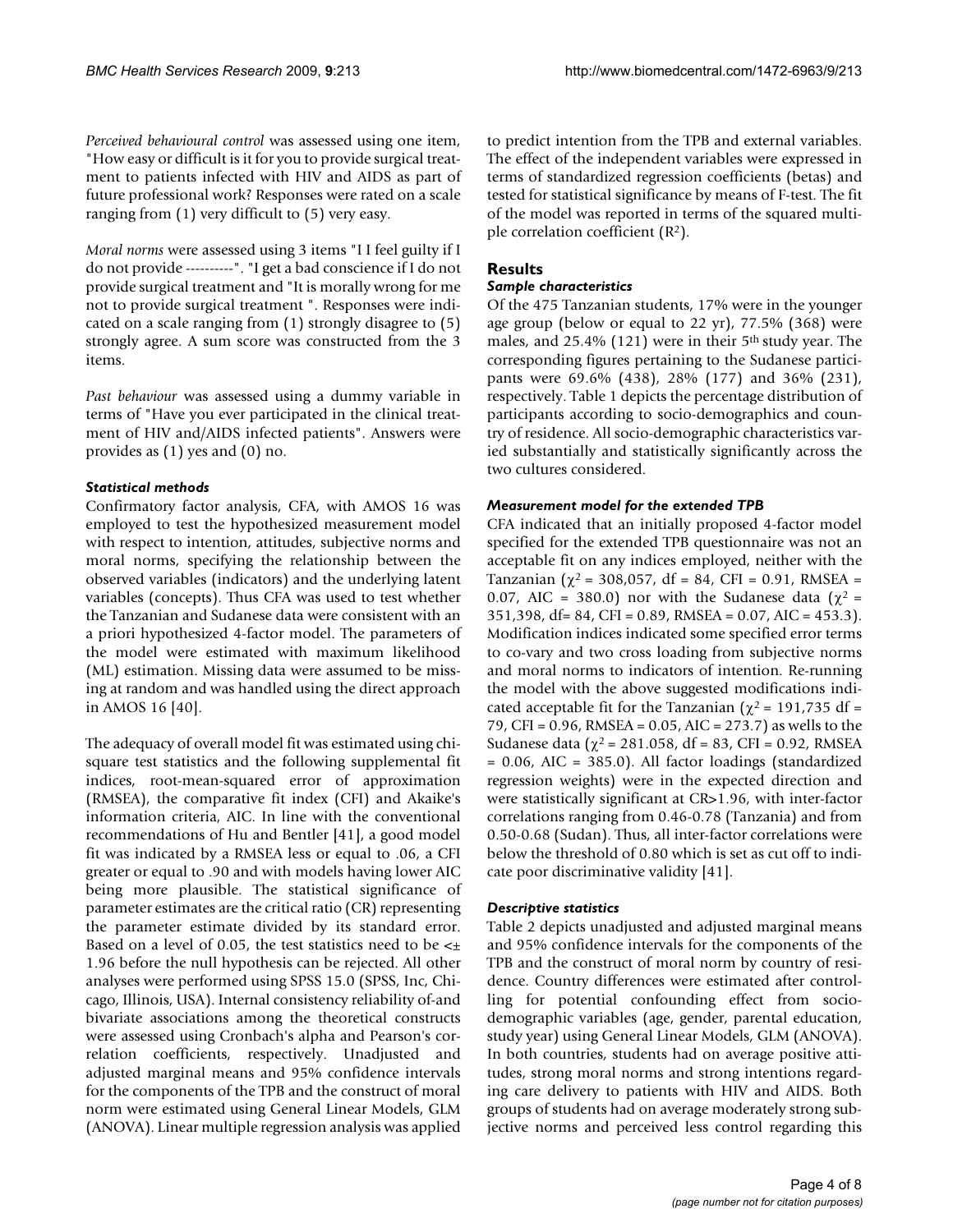|                                               | Tanzania   | Sudan                      |  |
|-----------------------------------------------|------------|----------------------------|--|
|                                               | % (n)      | % (n)                      |  |
| Age                                           |            |                            |  |
| Younger $\leq$ 22 yr                          | 17.1(79)   | 69.6 (438)                 |  |
| Older >22 yr                                  | 82.9 (383) | 30.4 $(191)$ **            |  |
| Sex                                           |            |                            |  |
| Male                                          | 77.5 8368) | 28.0 (177)                 |  |
| Female                                        | 22.5 (107) | 72.0 (456)**               |  |
| <b>Father's education</b>                     |            |                            |  |
| Low (below university)                        | 52.6 (246) | 18.8(119)                  |  |
| High (university)                             | 47.4 (222) | 81.2 $(514)$ <sup>**</sup> |  |
| Mother's education                            |            |                            |  |
| Low (below university)                        | 71.4 (330) | 52.9 (334)                 |  |
| High (university)                             | 28.6 (132) | 47.1 (297)                 |  |
| Year of study                                 |            |                            |  |
| I <sup>st</sup> - 4 <sup>th</sup> study year  | 74.6 (355) | 64.0(410)                  |  |
| 5 <sup>th</sup> study years                   | 25.4(121)  | 36.0 (231)**               |  |
| Preferred future workplace                    |            |                            |  |
| Urban                                         | 78.5 (365) | 86.7 (540)                 |  |
| Rural                                         | 21.5(100)  | $13.3(83)$ **              |  |
| Past experience care to HIV infected patients |            |                            |  |
| No                                            | 59.5 (270) | 90.9(501)                  |  |
| Yes                                           | 40.5 (184) | 9.1 $(50)$ **              |  |

**Table 1: Percentage distribution (n) of participating students by socio-demographic characteristics and country.**

 $**_{\text{p}}$  < 0.001  $*_{\text{p}}$  < 0.05

behaviour. Tanzanian students had on average more positive attitudes and stronger intentions, perceived control, moral norms and subjective norms compared to their Sudanese counterparts. Internal consistency reliability in terms of Cronbach's alpha ranged from 0.83 (moral norms/subjective norms) to 0.44 (attitudes) in Tanzania and from 0.81 (attitudes/intention) to 0.45 (subjective norms) in Sudan.

# *Prediction of intention to provide surgical treatment to patients with HIV and AIDS as part of future professional work*

In Tanzanian and Sudanese students, the TPB components, moral norms, and past behaviour were statistically significantly associated with intention. In Tanzanian students, Pearson's correlation coefficients ranged from r = .52 between attitudes and intention to  $r = .14$  between past behaviour and intention. In Sudanese students, Pearson's correlation ranged from  $r = .54$  between intention

|                                                        | Tanzania                                          |                                                                                 |                  | Sudan                                        |                                                              |                  |
|--------------------------------------------------------|---------------------------------------------------|---------------------------------------------------------------------------------|------------------|----------------------------------------------|--------------------------------------------------------------|------------------|
| Tanzania                                               | Mean (sd)<br>[Range] $a$                          | <b>Mean (95% CI)</b><br>$[Range]$ <sup>b</sup>                                  | Cronbach's alpha | Mean (sd)<br>[Range] $a$                     | <b>Mean (95% CI)</b><br>$[range]$ <sup>b</sup>               | Cronbach's alpha |
| <b>Attitudes</b><br>$(5$ item)                         | 18.9(2.8)<br>$[9-25]$                             | $19.2$ (18.8-19.5) <sup>**</sup><br>$[9-25]$                                    | 0.44             | 16.1(2.7)<br>$[5-24]$                        | $16.0$ (15.6-16.3 <sup>**</sup> )<br>$[5-25]$                | 0.81             |
| Subjective norms (5 items)                             | 14.5(3.2)<br>$[4-20]$                             | $14.6$ (14.0-14.8) <sup>**</sup><br>$[4-20]$                                    | 0.83             | 12.5(2.7)<br>[4-19]                          | $12.5(12.2-12.9)$<br>$[4-19]$                                | 0.45             |
| Moral norms<br>(3 items)<br>Perceived control (1 item) | 11.7(2.6)<br>$[3 - 15]$<br>$3.2$ (1.1)<br>$[1-5]$ | $11.8$ (11.5-12.1) <sup>**</sup><br>$[3 - 15]$<br>3.2 $(3.1-3.3)$ **<br>$[1-5]$ | 0.83<br>۰        | 10.6(2.8)<br>$[3-15]$<br>2.4(1.0)<br>$[1-5]$ | $11.0(10.6-11.3)$<br>$[3 - 15]$<br>$2.6(2.4-2.6)$<br>$[1-5]$ | 0.60             |
| Intention<br>(3 items)                                 | 12.2(2.2)<br>$[3-15]$                             | $12.3$ (12.0-12.6)**<br>$[3-15]$                                                | 0.82             | 10.0(2.9)<br>$[3-15]$                        | $10.3(9.9-10.6)$<br>$[3-15]$                                 | 0.81             |

**Table 2: Unadjusted (sd) and adjusted estimated marginal means (95% CI) and Cronbach's alpha for the TPB constructs and moral norms according to country.**

a Unadjusted means

b Adjusted for age, gender, parental education and study year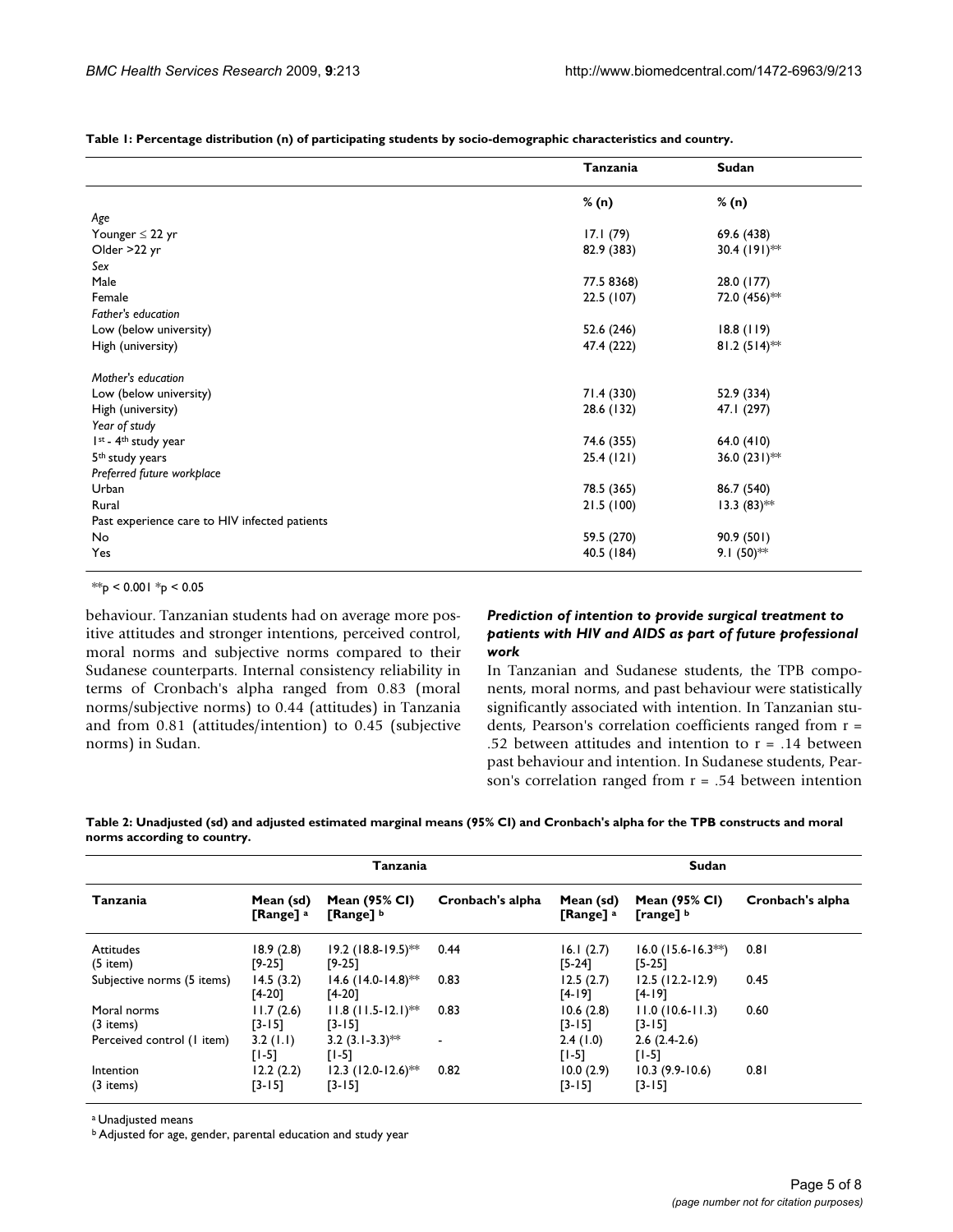and attitudes to  $r = .03$  between intention and past behaviour.

Table 3 depicts the results from hierarchical linear regression analysis assessing the fit of the extended TPB model among Tanzanian and Sudanese students. Country and past behaviour were entered in the first step explaining 15.7% ( $\mathbb{R}^2$  change = 0.157,  $p < 0.001$ ) of the variance in intention. Adding attitudes, subjective norms and perceived behavioural control in step 2 increased the explained variance by  $33.4\%$  (R<sup>2</sup>change = 0.334 p < 0.001). Moral norm added in step 3 raised the explained variance by 2.3% ( $\mathbb{R}^2$  change = 0.023 p < 0.001). A total of 6 variables accounted for 51.4% of the variance in intention (43.7% and 43.9% in Tanzania and Sudan, respectively). In the final equation, attitude was by far the strongest predictor of intention (beta = 0.35), followed in descending order by subjective norms (beta= 0.22), moral norm (beta= 0.17), perceived behavioural control (beta =  $0.16$ ) and past experience (beta =  $0.06$ ). The effect of country (beta =  $0.35$ ,  $p < 0.001$ ) in step 1 was reduced to (beta =  $0.04$ ,  $p = 0.099$ ) in the final third step, whereas the strength of the effect from past behaviour was maintained from step 1 (beta=  $0.08$ ,  $p < 0.001$ ) to step 3 (beta=  $0.06$ , p < 0.001). Statistically significant two-way interactions occurred, in terms of country  $\times$  attitudes ( $R^2$  change 0.007, F change = 13.7,  $p < 0.001$ ) and country  $\times$  subjective norms ( $R^2$  change 0.009, F change = 17.0,  $p < 0.001$ ). Stratified analyses suggested that the relationship between attitude and intention and between subjective norms and intention were statistically significantly stronger in Sudanese- than in Tanzanian students.

# **Discussion**

This study supports the applicability of an extended version of the TPB to students' intended care delivery for patients with HIV and AIDS in two culturally different sub-Saharan African countries. According to the CFA, the extended TPB questionnaire reflected four concepts across

the study sites in terms of attitudes, subjective norms, moral norms and intention, thus lending support to it's within construct validity, formally. This appears to imply that the four constructs underlying the TPB questionnaire are discrete measures that can be reliably assessed in Tanzanian and Sudanese students and that those measures can be reported as four summary scores.

A total of six variables explained 51% of the variance in health care delivery intentions across study sites. After having controlled for country and past behaviour, attitudes, subjective norms and perceived behavioural control accounted for an additional 34% of the explainable variance in intention. This finding is consistent with those of previous studies, whereby the TPB has explained 68% of nurses' intention to adhere to universal precautions, 48% of health workers' intention to provide home care for HIV infected individuals, 35% of nurses' intention to care for SARS patients and 70% of nurses intended labour support [29-33]. In line with a growing body of research supporting the role of perceived moral obligations as an independent predictor of intention, moral norms contributed 2.3% to the explained variance in students' intentions after controlling for the TPB variables. This factor which has moral connotations and represents personal feelings of responsibility has been considered to be important in the adoption of several health related behaviours [36,37]. Conner and Armitage [25] found that moral norms contributed an additional 4% of the variance in intention after controlling for the TPB across various behaviours. The present results suggest that the TPB and its extended version is useful in the SSA context in terms of identifying correlates of health care delivery that can be targets in interventions aimed at improving health care delivery to HIV infected patients.

A major shortcoming of the TPB model has been its inability to account for the influence of past behaviour [42,43]. Evidence from meta-analytical reviews suggests

**Table 3: Intention to provide surgical treatment to HIV and AIDS patients by attitudes, subjective norms, perceived behavioural control and moral norms.**

| Model                                                          | $\mathbf R$ | R <sup>2</sup> | $R^2$ change | Beta <sup>a</sup>                   |
|----------------------------------------------------------------|-------------|----------------|--------------|-------------------------------------|
| Step 1<br>Country<br>Past behaviour<br>Step2                   | 0.39        | $0.157**$      | $0.157**$    | $-0.05$ ns<br>$0.06*$               |
| Attitudes<br>Subjective norms<br>Perceived behavioural control | 0.70        | $0.491**$      | $0.334**$    | $0.35***$<br>$0.22***$<br>$0.16***$ |
| Step 3<br>Moral norm                                           | 0.71        | $0.51***$      | $0.023**$    | $0.17***$                           |

 $** p < 0.001, * p < 0.05$ 

a Standardized regression coefficients (beta), final step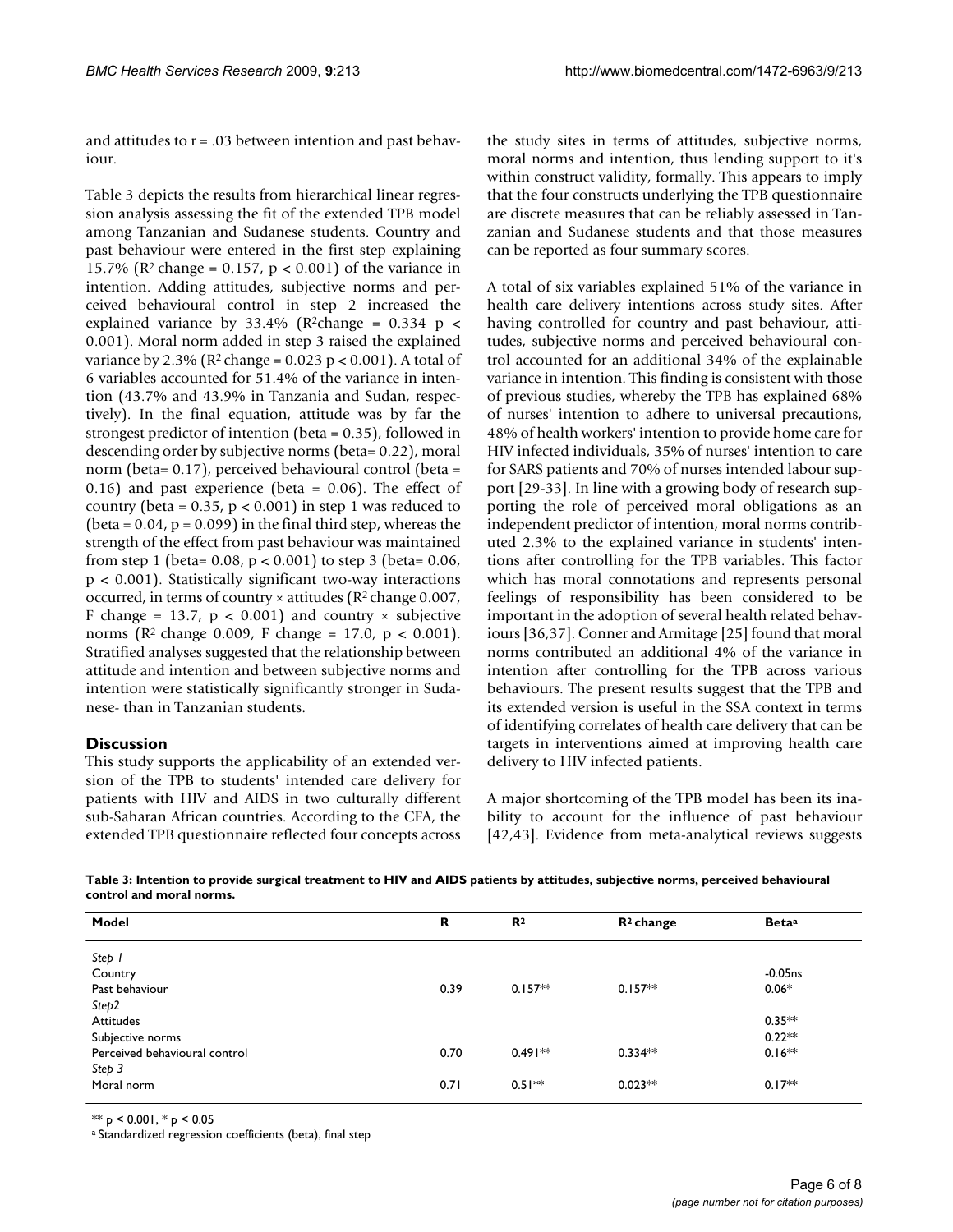that the addition of past behaviour to the TPB explains on average 7% of the variance in intention [25]. In this study, past experience significantly predicted intention after controlling for the TPB and moral norms and left the cognitive variables of the model almost unaffected. This suggests that the TPB provides a fairly accurate description of the intention formation process considering HIV and AIDS related care delivery among Tanzanian and Sudanese students. Students decide upon care delivery for HIV infected patients mainly as a consequence of situation specific expectations of the behaviour itself and to a lesser extent because they have engaged in similar care delivery previously.

Tanzanian and Sudanese students had on average strong intentions to provide surgical treatment to HIV infected patients as part of their future professional work. In contrast, in a study of Taiwanese nurse students' care intentions, almost all stated that they did not intend to care for HIV infected patients [44]. In this study, intended health care delivery was primarily driven by attitudes followed in descending order of importance by social norms, moral norms and perceived behavioural control in both countries. This finding is congruent with findings in other studies of treatment delivery and compliance with precautions in health care workers [29-32]. This finding is also similar to that reported by Sauls [33], who identified attitudes as more influential in determining health care delivery intentions than subjective norms. In contrast, Vermette and Godin [30] found perceived behavioural control to be the strongest influencing factor of nurses' intention to provide home care for HIV infected people. Students who did not express confidence in their ability to circumvent difficulties associated with care delivery, who evaluated care delivery negatively and who felt less normative pressure from colleagues at the faculty and less moral obligations to act were less likely to have strong intentions. These findings add insight to faculty administrators and educators to further develop strategies to increase students' intention to care for patients with HIV and AIDS. Providing sufficient and adequate protective equipments, routinely practicing infection control measures and protocols and providing up to date continuing education and training exercises should improve students' ability to overcome perceived obstacles related to care delivery. Even more important is the enhancement and reinforcement of students' positive attitudes through verbal expression of approval, persuasive messages based on strong arguments, substantial rewards and psychological support by faculty staff to encourage and acknowledge their efforts. Students' decision to provide surgical treatment to HIV infected patients was also influenced by their expectations that faculty colleagues would approve their provision of such treatment. In planning intervention programs, one approach which could be particularly important among students having less care delivery experience is to train peer leaders to communicate the importance of quality care for HIV infected patients. Interventions might also benefit from making students' focus on moral obligations by increasing their awareness of others' needs and their perception that providing quality care could help relieve such needs.

Some limitations of this study should be considered when drawing inferences based upon its results. In Tanzania, dental and medical students were recruited from one university, thus the representativeness of the findings to other undergraduate- and post-graduate students is unknown. Self-selection might also be a potential limitation since the students who chose to participate might differ from those who did not implying that only students with interest in health care delivery for HIV infected patients responded to the survey invitation. Students might have over reported intention to provide surgical treatment to HIV infected patients because of social desirability bias. However, a general effect of low reliability is weak associations between variables. Thus, the magnitude of the correlations presented, and the findings harmonizing with the TPB indicate acceptable reliability as well as validity of the results. Past experience as assessed in this study was limited to the extent that it provided no information about the level and frequency of HIV and AIDS related care delivery. Whereas the present findings support the notion that the TPB model is applicable in the sub-Saharan African context, it says nothing about the validity of the model per se, only that the TPB is just as useful in sub Saharan Africa as in other industrialized country contexts.

# **Conclusion**

The TPB is applicable to students' intention to provide health care to patients with HIV and AIDS across two sub-Saharan African countries. It is suggested that attitudes, subjective norms, moral norms and perceived behavioural control are key factors in students' decision to treat HIV infected patients and should be targeted in interventions aimed at improving health care quality in the context of HIV and AIDS.

# **Competing interests**

The authors declare that they have no competing interests.

# **Authors' contributions**

ANÅ: Principle investigator at both sites who conceived of the study, analyzed the data and did the manuscript writing. EN: Participated in the design and analyses of the Sudanese data. Responsible for collecting the Sudanese data.

# **Acknowledgements**

This study was financially supported by the Faculty of Medicine and Dentistry, University of Bergen and Statens Lånekasse, Norway. We are grate